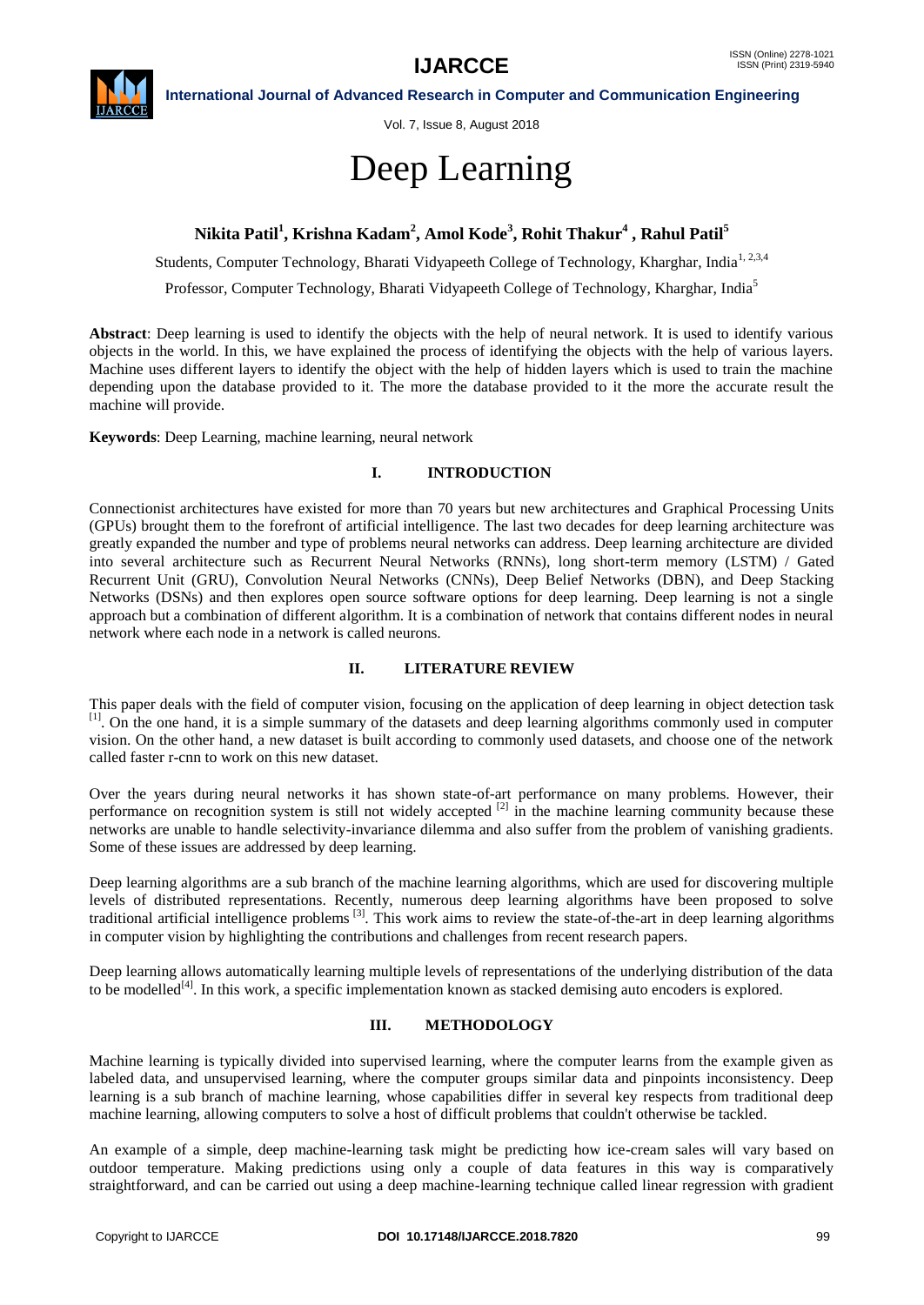

#### **International Journal of Advanced Research in Computer and Communication Engineering**

#### Vol. 7, Issue 8, August 2018

descent. The issue is that wrap of problems in the real world aren't a good fit for such simple models. An example of one of these compound real-world problems is recognizing handwritten numbers.

To solve this problem, the computer needs to be able to manage with huge variety in how the data can be presented. Every digit between 0 and 9 can be written in different ways: the size and exact shape of each handwritten digit can be very different depending on who's writing and in what circumstance. Coping with the variability of these features, and the even bigger disorder of interactions between them, is where deep learning and deep neural networks become useful. Neural networks are mathematical models whose structure is inspired by that of the brain. Each neuron within a neural network is a mathematical function that takes in data via an input, converts that data into a more manageable form, and then gives it out via an output. You can think of neurons in a neural network as being arranged in each layer, as shown below.



All neural networks have an input layer, where the initial data is given in, and an output layer, that generates the final prediction. But in a deep neural network, there will be multiple "hidden layers" of neurons between these input and output layers, each giving data into each other. Hence the term "deep" in "deep learning" and "deep neural networks", it is a reference to the large number of invisible layers -- typically greater than three -- at the heart of these neural networks. This simplified diagram above hopefully helps to provide an idea of how a simple neural network is arranged. In this example, the network has been trained to recognize handwritten figures, such as the number 2 shown here, with the input layer being given values representing the pixels that creates an image of a handwritten digit, and the output layer predicting which handwritten number was shown in the image.

In the diagram shown above, each circle represents a neuron in the network, with the neurons organized into vertical layers. As you can see, each neuron is linked to every neuron in the following layer, representing the fact that each neuron outputs a value into every neuron in the following layer. The color of the links in the diagram also differs. The different colors, black and red, represent the importance of the links between neurons. The red links are those of greater importance, meaning they will increase the value as it passes between the layers. In turn, this expansion of the value can help activate the neuron that the value is being given into.

A neuron can be said to have been activated when the sum of the values being input into this neuron passes a set entrance. In the diagram, the activated neurons are colored red. In "Hidden layer 1" shown in the diagram, an activated neuron maybe mean the image of the handwritten figure contains a certain combination of pixels that may recognize the horizontal line at the top of a handwritten number i.e. 7. In this way, "Hidden layer 1" could detect many of the lines and curves that will eventually combine together into the full handwritten figure.

An actual neural network would likely have both more invisible layers and more neurons in each layer. For instance, a "Hidden layer 2" could be given the small lines and curves identified by "Hidden layer 1", and detect how these combine to form identifiable shapes that create the digits, such as the entire bottom loop of a six. By giving data forward between layers in this way, each following hidden layer handles increasingly higher-level features.

By building up a picture of which of these features, modern neural networks can check -- with a very high level of accuracy -- the number that corresponds to a handwritten digit. Similarly, different types of deep neural networks can be trained to recognize faces in an image or to reproduce written speech from audio. The process of building this increasingly compound hierarchy of features of the handwritten number out of nothing but pixels is learned by the